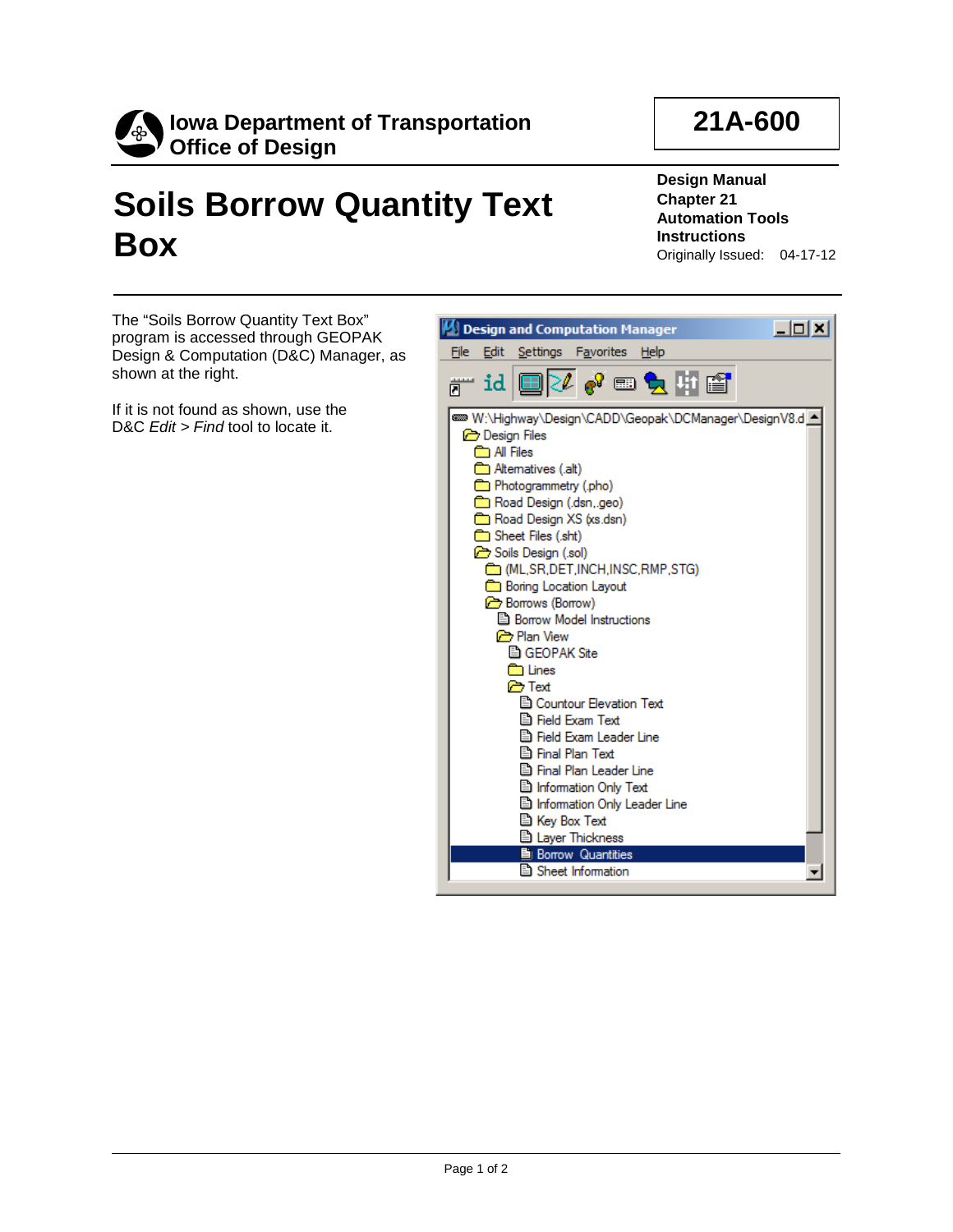$\vert x \vert$ 

When started, the "Borrow Quantities" program will display the "Borrow Quantity" dialog, as shown below.

|        |    | ⊠                                   |
|--------|----|-------------------------------------|
|        |    |                                     |
|        |    |                                     |
| 0      | 0  |                                     |
|        |    |                                     |
|        |    |                                     |
|        |    |                                     |
|        |    |                                     |
|        |    |                                     |
|        |    |                                     |
|        |    |                                     |
|        |    |                                     |
|        |    |                                     |
|        |    |                                     |
|        |    |                                     |
| Cancel | OK |                                     |
|        |    | Available Cu Yds. Required CU. YDS. |

The top data entry field is merely the Borrow Identification field. Enter the Borrow name as it is to be shown in the table.

In the **Material** field, use the *drop-down* selection arrow to *select* a **Material** choice from the list.

As data is entered in the **Required Cu. YDS.** field, a new empty data entry line is added, (up to 10 lines total), as shown at the right.

Running totals will continue to be shown as data is entered.

When the data entry is complete, a *single-click* on the **OK** button will dismiss the **Borrow Quantity** dialog. The "quantity table", shown below, will be placed in the file at the next "data point" location.

**NOTE:** When placing the "quantity table" in the file, the view must NOT be rotated, or the table and text will not place correctly.

Only numeric values are allowed in the quantity fields. If a non-numeric value is entered, the program will display a dialog requesting that a number be entered. The program will automatically insert commas, as shown at the right. If decimal values are entered, the program will automatically round the value up or down to the nearest whole number.

Borrow "A" **Available Cu Yds. Required CU. YDS. Material** 2.345.456 3.456.789 CLASS 10  $\overline{\phantom{a}}$  $ROCK$  $\overline{\phantom{0}}$ 543,765 423,234 4,567,890 3.234.567 SELECT  $\blacksquare$  $\overline{0}$  $\overline{0}$ **Total:**  $7,457,111$ 7,114,590 Clear All Fields  $\alpha$ Cancel

**Borrow Quantity** 

| Borrow "A"    |                       |                      |  |
|---------------|-----------------------|----------------------|--|
| MATERIAL      | AVAILABLE<br>CU. YDS. | REQUIRED<br>CU. YDS. |  |
| CLASS 10"     | 2,343,465             | 34,564,576           |  |
| ROCK          | 3,465                 | 4,576                |  |
| <b>SELECT</b> | 4,576,365             | 34654576             |  |
| TOTAL         | 6,923,295             | 69,223,728           |  |

After the table has been placed in the file, the **Borrow Quantity** dialog will redisplay, which allows for numbers to be changed, corrected, or cleared. When the **Cancel** button is *clicked,* the dialog will be gone.